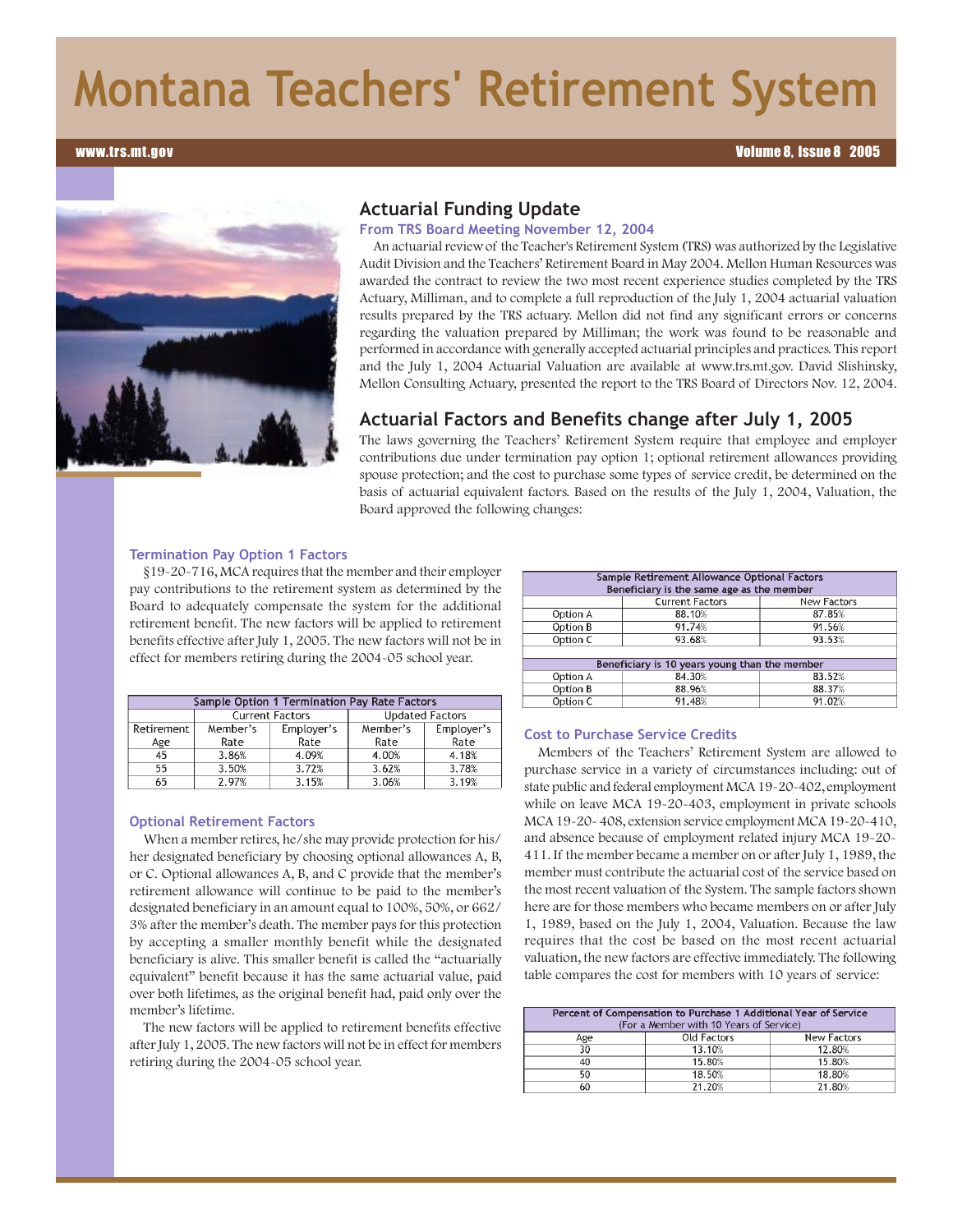# **2005 Legislation To Be Introduced Regarding TRS**

## **TRS Actuarial Funding HB 181**

The Montana Constitution, Article VIII, Section 15, requires that all public retirement systems be funded on an actuarially sound basis. Montana TRS, like most other public and private pension plans, has seen a significant decline since 2001 in the fair market value of its' pension assets. The Board's Funding Policy, adopted in May 2002, states that whenever the amortization period of the unfunded liabilities for two consecutive valuations are projected to exceed 30 years through the



use of long term cash flow projections, and the Board cannot reasonably anticipate that the amortization period would decline without an increase in funding sources, it is the obligation of the Board to recommend to the legislature that funding be increased.

The July 1, 2004 Actuarial Valuation concluded that an employer contribution rate increase of 2.87% would be required to maintain the actuarial funding of the Teachers' Retirement System (estimated cost per year  $= $18.1$  million). The TRS Board has proposed that this rate be phased in over the next two to three biennia.

HB 181, as drafted, proposes to actuarially fund the TRS with the following combination of benefit changes and employer contribution rate increases:

- W Pay full benefits after 30 years of service and age 55, instead of 25 years of service at any age.\*
- W Include the member's 5 highest consecutive years' earnings in the calculation of average final compensation instead of the 3 highest consecutive years' earnings.\*
- W Increase the earliest age at which a member can receive an early retirement benefit from age 50 with 5 years of service, to age 55 with 5 years of service.\*
- $\blacktriangledown$  The above benefit changes for new hires decrease the required employer contribution rate increase by 0.64%, from 2.87% to 2.23%. In lieu of a onetime increase, HB 181 includes an employer contribution rate increase of 1.20% in each of the next two biennia.
- ▼ Section 19-20-501, MCA, requires that the rate of interest credited to members' accounts may not be less than 4.0%. Given market declines of the past few years, this rate will be replaced with a prudent standard. In addition, this is the rate charged to redeposit funds withdrawn and to purchase some types of additional service.
- W Increase the University System's supplemental contribution rate from 4.04% to 5.09% to ensure amortization of the University System's past service liability by July 1, 2033 as required by 19-20-621, MCA. Again, in lieu of a one-time rate increase, HB 181 includes a contribution rate increase of 0.56% in each of the next two biennia.
- \* Because of the relatively small savings, 0.64%, of the first three proposed benefit changes for new hires, the Teachers' Retirement Board does not support the changes. Instead, the Board suggests that we continue to work with the TRS membership to design a long term solution that more fully addresses the future retirement needs of Montana educators, and the actuarial funding required by the Montana Constitution. The current unfunded position of the System should be addressed through an increase in the employer contribution rate over the next three biennia of 1.2% in each of the next two biennia (as provided in this bill draft) and another 0.75% contribution rate increase in the third biennia.

#### **TRS Housekeeping Proposal–HB 104**

The purpose of the proposal is to clarify provision, make change necessary to comply with federal statutes and regulations, and make minor changes with little or no fiscal impact. The amendments included in HB 104 cover the following:

- $\nabla$  Clarify the Board's time line for establishing a governmental excess benefit arrangement and eliminating the provision's contingent effective date;
- $\blacktriangledown$  Clarify provisions on the redeposit of contributions for membership service
- $\blacktriangledown$  Clarify retirees returning to employment by striking relevant language in current code sections and recodifying the language as new sections;
- ▼ Providing for the option to purchase Montana university system optional retirement program service;
- $\blacktriangledown$  Revising certain provisions governing the recalculation of benefits when a retired member returns to employment; providing for the reduction of retirement benefits in lieu of canceling the benefits in certain circumstances;
- $\blacktriangledown$  Clarifying provisions on employee termination pay contributions

## **Kari Peiffer on TRS Board**

In August, Kari Peiffer was appointed to the TRS Board by Governor Judy Martz to fill the seat vacated by Emily Hall Bogut, upon Emily's retirement.

Kari received her Bachelor of Arts Elementary Education from the University of Montana in 1994 and her Master of Arts in Teaching from Grand Canyon University in Phoenix, Arizona in 2002. She has been teaching for 10 years in the Evergreen School District in Kalispell, and currently teaches music and physical education in grades K-4.

Kari also serves the Evergreen Education Association as their negotiator for salary and benefits; she is delegate to the Representative Assembly for MEA/MFT; and acts as a Legislative Contact for MEA.

TRS welcomes Kari, and also thanks Emily for her years of dedication.

## **TRS Board Elections**

The TRS Board re-elected Tim Ryan as Chairman and Scott Dubbs as Vice-Chair for one year beginning October 1, 2004.

Tim has been serving as Chairman and has been on the TRS Board since 2000. He is currently the State Director at USDA Rural Development.

Scott was appointed to the TRS Board in 1999. He is the principal at Fergus High School in Lewistown.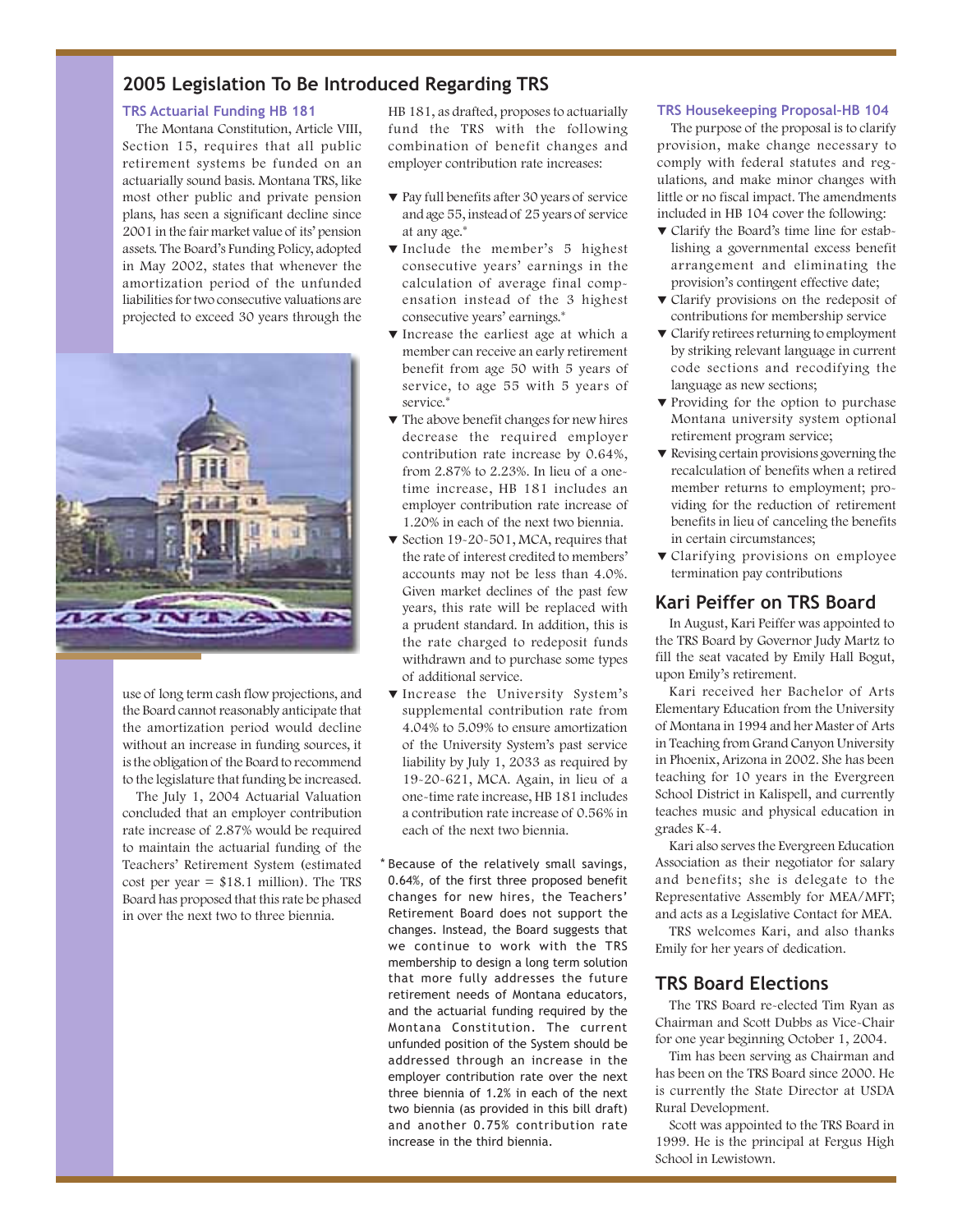## **Called Up? What You Need To Know About Military Leave Upon Your Return...**

The Uniformed Services Employment And Re-Employment Rights Act (USERRA) applies to persons who are called to active duty in the "Uniformed Services", including service in the Army, Navy, Marine Corps, Air Force, Coast Guard, Public Health Service Commissioned Corps, as well as the reserve components of these services. In addition, training or service in the Army National Guard or the Air National Guard will also give rise to rights under USERRA. Uniformed Service includes active duty, active duty for training, inactive duty for training (such as drills), and initial active duty training, as well as the period for which a person is absent from a position of employment for the purpose of an examination to determine fitness to perform any such duty. USERRA does not apply to state call-ups of the National Guard for disaster relief, riots, etc. However, it does apply to federal law call-ups of the Army National Guard and Air National Guard.

If a member returns to their TRS covered position following discharge from active duty, they may elect to purchase service credit for the period of uniformed service. The member must pay the contributions that would have been made had they not been absent. If the member contributions are paid within one year following the date of discharge recorded on Form DD-214 or a Retirement Credits Record, interest will be waived. The Montana TRS will notify the employer regarding their obligation to pay the employer contributions due during the period of uniformed service, plus interest.

The date of entry to active duty and the date of separation from active duty are provided on Form DD-214 or a Retirement Credits Record. A copy of Form DD-214, or a Retirement Credits Record, may be obtained by calling (314) 538-4271 or writing to the following address:

GENERAL SERVICES ADMINISTRATION MILITARY NATIONAL PERSONNEL RECORDS CENTER 9700 Page Blvd. St. Louis, MO 63132

# **What's the Latest on Post – Retirement Employment?**

Any retired member of the Montana TRS may be employed in a part-time or substitute position reportable to the TRS and earn, without loss of their retirement benefits, an amount not to exceed the greater of: (1) onethird of the sum of their average final compensation (AFC), plus annual increases equal to the increase in the Consumer Price Index (CPI) in the preceding calendar year(s) since their date of retirement; or (2) one-third of the Median AFC for members retired during the preceding fiscal year as determined by the TRS Board. These earnings are determined on a fiscal year basis.

"Retired member" means a person who has terminated employment that qualified the person for membership under 19-20-302 MCA and who has received at least one monthly retirement benefit paid pursuant to this chapter. (Ref: §19-20-101, MCA.)

The TRS retired payroll staff will determine the maximum amount the TRS retiree can earn without affecting their monthly benefit. Contact the TRS at 406-444-3185 or 406-444-3135 to verify this information. If the retiree earns more than the allowable amount or signs a fulltime contract, please contact the TRS immediately.

The TRS retirees are only limited in the amount they may earn if employed in a parttime teaching, administrative, faculty, or any other instructional services position that is reportable to the TRS. (Ref: §19-20-804, MCA.)

TRS retirees who are employed part-time in a position are not required to contribute to the retirement system unless they exceed the amount they are eligible to earn. It is required, however, that retired TRS members working in part-time positions be reported to the TRS on the employer's 'Monthly Contribution Report' for the purpose of tracking earnings after retirement.

Should a TRS retiree exceed their earnings limitation, their monthly retirement benefit will cease the first of the month in which their earnings for the fiscal year exceeded the maximum allowed. The TRS retiree shall be reinstated to active membership service. The retiree's monthly benefit will not be reinstated until the TRS member terminates their employment.

| <b>MEDIAN AFC HISTORY</b> |                      |                      |  |  |
|---------------------------|----------------------|----------------------|--|--|
|                           | <b>MEDIAN SALARY</b> | 1/3 OF MEDIAN SALARY |  |  |
| 2003-04                   | \$47,942.54          | \$15,821.03          |  |  |

"The pessimist complains about the wind; the optimist expects it to change; the realist adjusts the sails."

*William Arthur Ward*



If you need this document in an alternative format such as large print, Braille, audio tape, or computer diskette, or you need any other disabilityrelated accommodation, please contact Natalie Chamberlain at (406) 444-3134 or TTY or Relay Service number, 711.

The TRS newsletter is published with budgeted TRS Funds to update members and benefit recipients on news and to provide general information about benefits that affect them. Specific information is available in the Summary of Information handbook or by contacting the TRS office.

Executive Director: David Senn Deputy Executive Director: Tammy Rau Executive Secretary: Natalie Chamberlain TRS Website: www.trs.mt.gov Phone: 406-444-3134